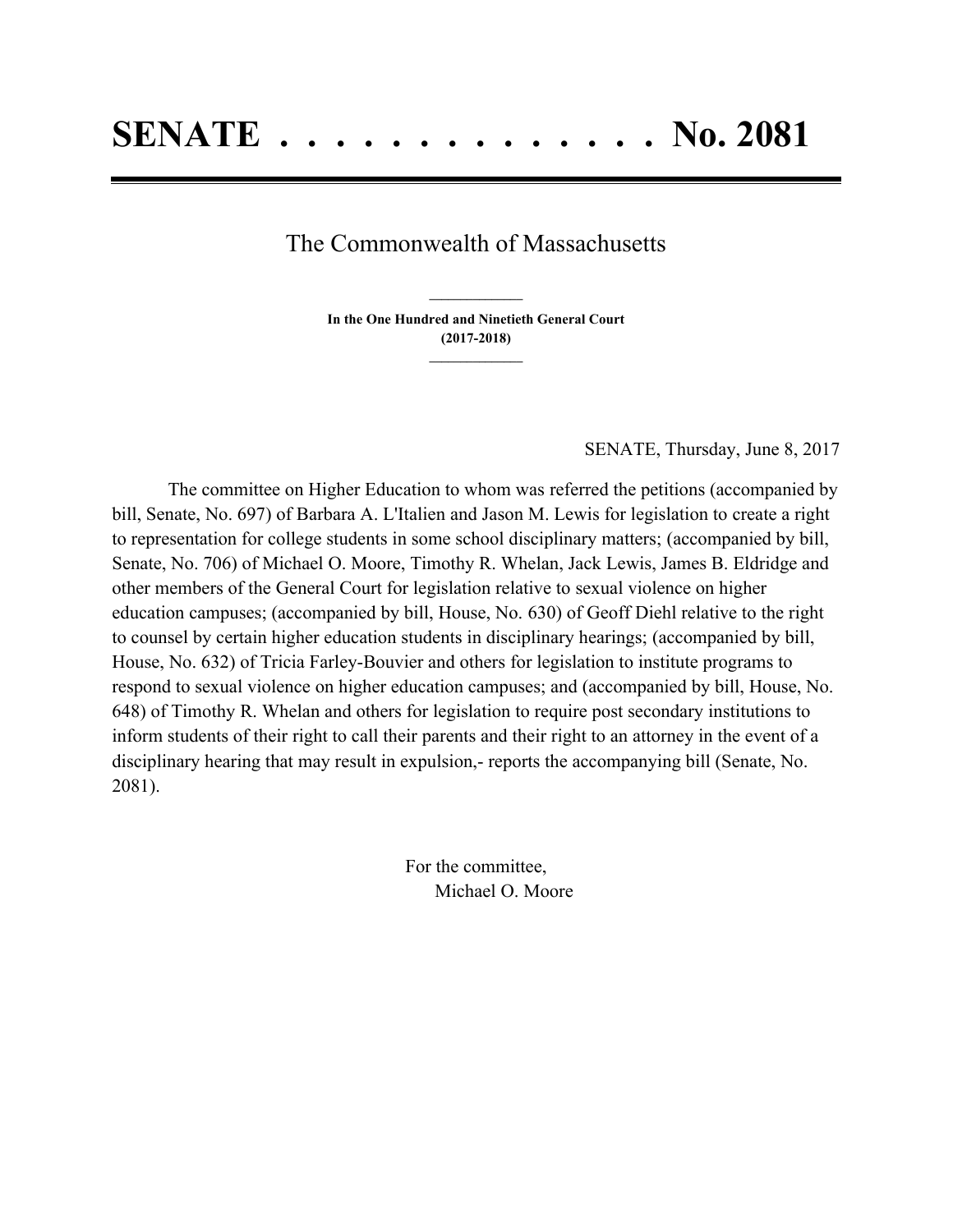## **SENATE . . . . . . . . . . . . . . No. 2081**

## The Commonwealth of Massachusetts

**In the One Hundred and Ninetieth General Court (2017-2018) \_\_\_\_\_\_\_\_\_\_\_\_\_\_\_**

**\_\_\_\_\_\_\_\_\_\_\_\_\_\_\_**

An Act relative to sexual violence on higher education campuses.

Be it enacted by the Senate and House of Representatives in General Court assembled, and by the authority *of the same, as follows:*

| $\mathbf{1}$ | SECTION 1. Chapter 6 of the General Laws, as appearing in the 2014 Official Edition,               |
|--------------|----------------------------------------------------------------------------------------------------|
| 2            | is hereby amended by adding the following section:-                                                |
| 3            | Section 168D. Each public or private degree-granting post-secondary institution of                 |
| 4            | higher education shall adopt a policy on dating violence, domestic violence, sexual assault and    |
| 5            | stalking that shall be made available, upon request, to an applicant, student or employee of the   |
| 6            | institution. The policy shall include, but not limited to:                                         |
| 7            | (i) the procedures by which students and employees at the institution may report or                |
| 8            | disclose incidents of dating violence, domestic violence, sexual assault or stalking regardless of |
| 9            | where the offense occurred;                                                                        |
| 10           | (ii) information on where to receive immediate emergency assistance following an                   |
| 11           | incident of dating violence, domestic violence, sexual assault or stalking, which shall include,   |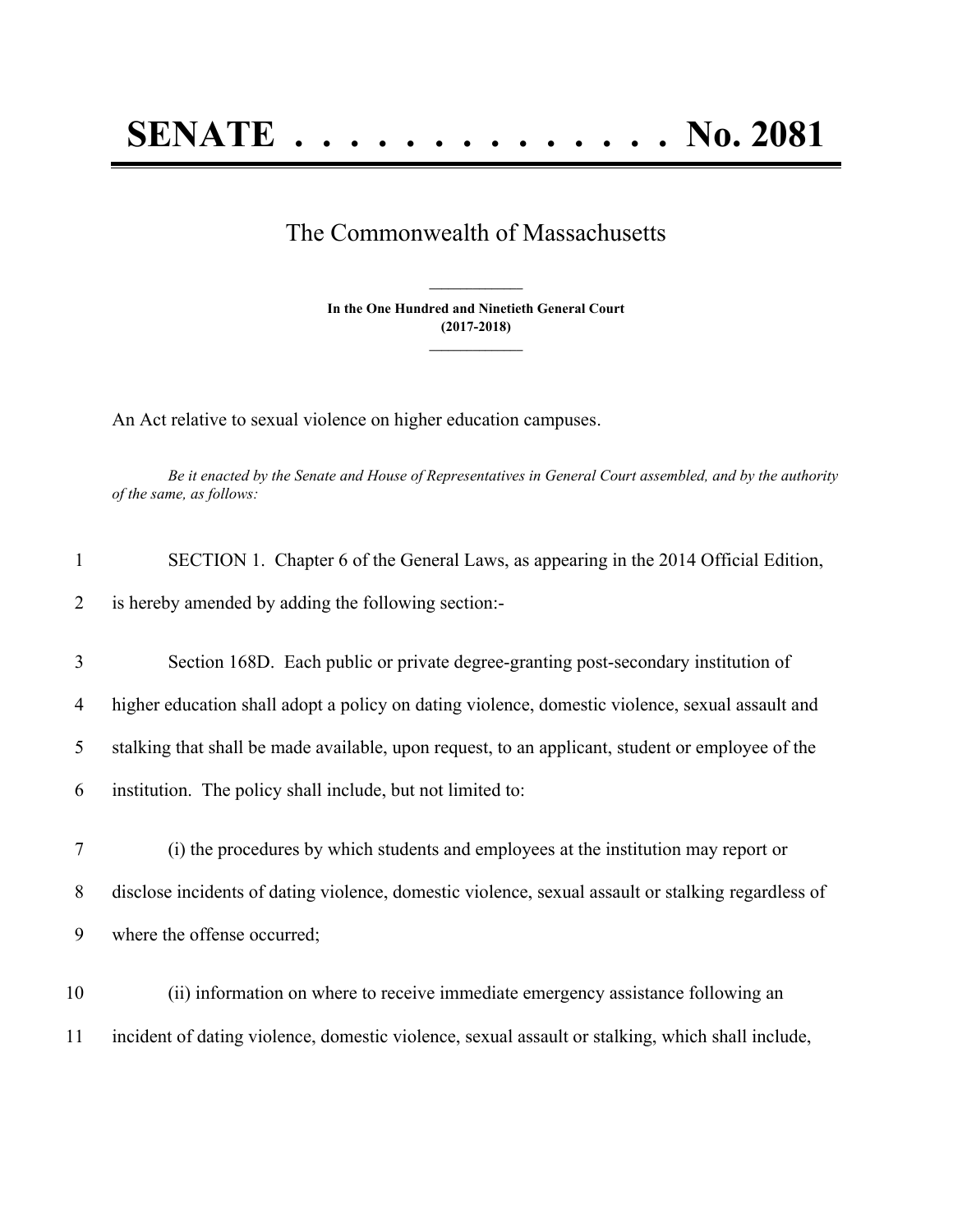but not be limited to, contact information for seeking medical treatment on-campus, if available, and off-campus and information related to preserving evidence based on the type of offense;

 (iii) descriptions of the types of counseling, health, safety, academic and other support services available from the institution, within the local community or region or through a local community-based rape crisis center or domestic violence program, including contact information;

 (iv) the rights of students and employees to: (A) notify law enforcement, including on- campus, local and state police, of an alleged incident of dating violence, domestic violence, sexual assault or stalking; (B) receive assistance from campus authorities in making any notification or to decline to notify these authorities; and (C) obtain a protective order or seek enforcement of an existing protective order against a perpetrator of the assault, stalking or violence;

 (v) interim protective measures reasonably available from the institution including, but not limited to, options for changing academic, living, campus transportation or working arrangements in response to an alleged incident of dating violence, domestic violence, sexual assault or stalking and how to request such changes;

 (vi) the responsibilities of the institution upon receipt of notification that a protective order has been issued under state law;

 (vii) a summary of the institution's procedures for resolving complaints against students alleged to have engaged in dating violence, domestic violence, sexual assault or stalking, including clear statements advising students that: (A) an investigation, including any hearing and resulting disciplinary proceeding, shall be conducted by an official who receives not less than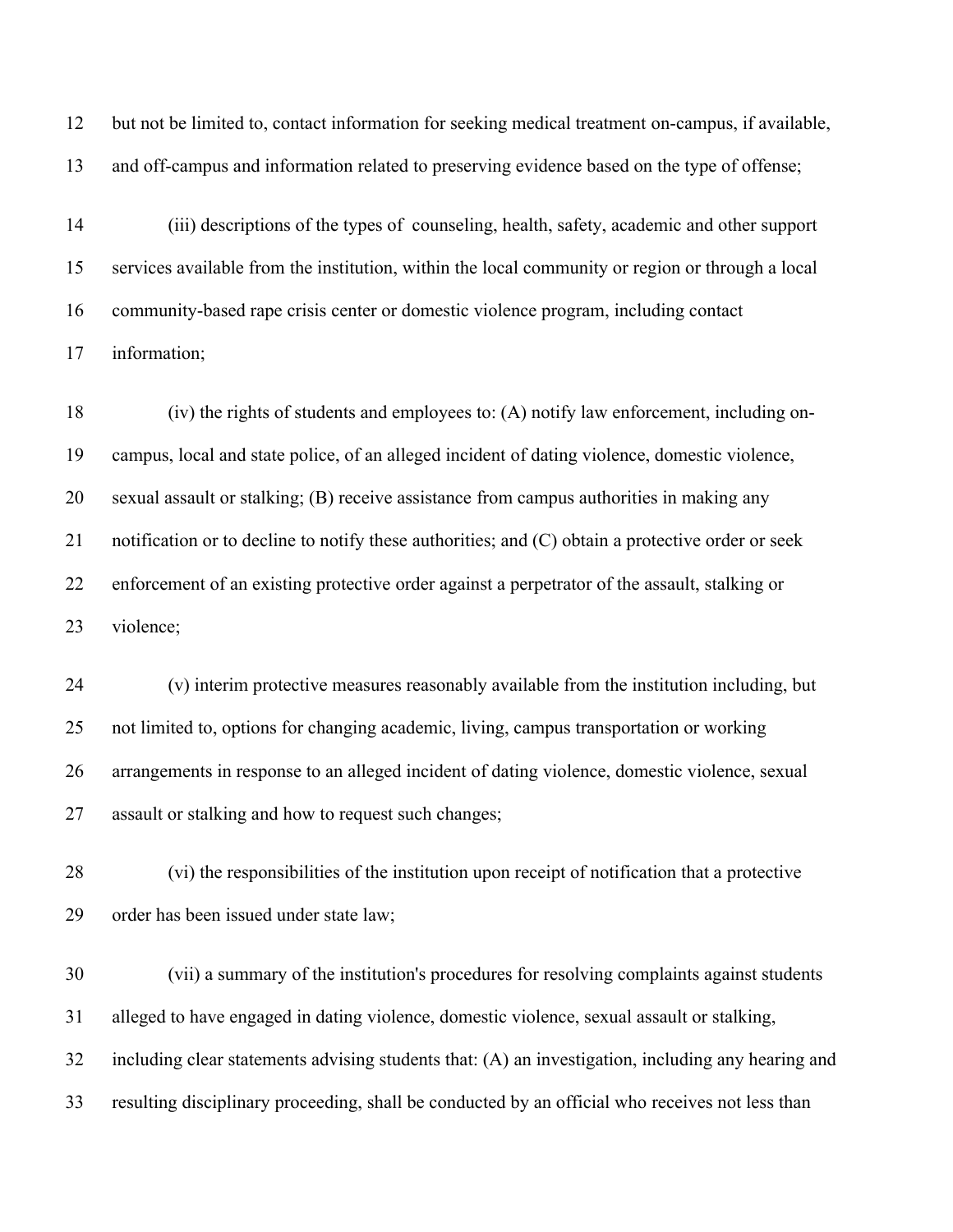annual training on issues relating to dating violence, domestic violence, sexual assault or stalking, investigatory procedures and hearing procedures to protect the safety and rights of students and promote accountability; (B) the reporting party of an alleged incident of dating violence, domestic violence, sexual assault or stalking and the accused party may be accompanied by an advisor or support person of their choice to meet with the institution's investigator or other fact-finder and may consult with an advisor or support person during a meeting, including any disciplinary proceeding; provided, however, that the institution may establish rules regarding how the proceeding will be conducted which may include guidelines on the extent to which the advisor or support person for each party may participate in the meeting or disciplinary proceeding and any limitations on participation which shall apply equally to both parties; provided further, that the institution shall adopt reasonable measures to provide for the involvement of the advisor or support person for each party; and provided further, that the availability of the advisor or support person shall not significantly delay a meeting or 47 disciplinary proceeding; (C) the use of preponderance of the evidence standard to resolve complaints; (D) the reporting party and the accused party shall be provided the institution's policies regarding the submission and consideration of categories of evidence that may be used during a disciplinary proceeding and shall have equal opportunity to present evidence and witnesses on their behalf during a disciplinary proceedings and shall be provided with timely and equal access to information or relevant evidence that shall be used in the determination of a discipline; (E) there may be restrictions on evidence considered by the fact finder including, but not limited to, the use of evidence of prior sexual activity of character witnesses; (F) the reporting party and the accused party shall not directly question each other during disciplinary proceedings; (F) the reporting party and the accused party shall be informed in writing of the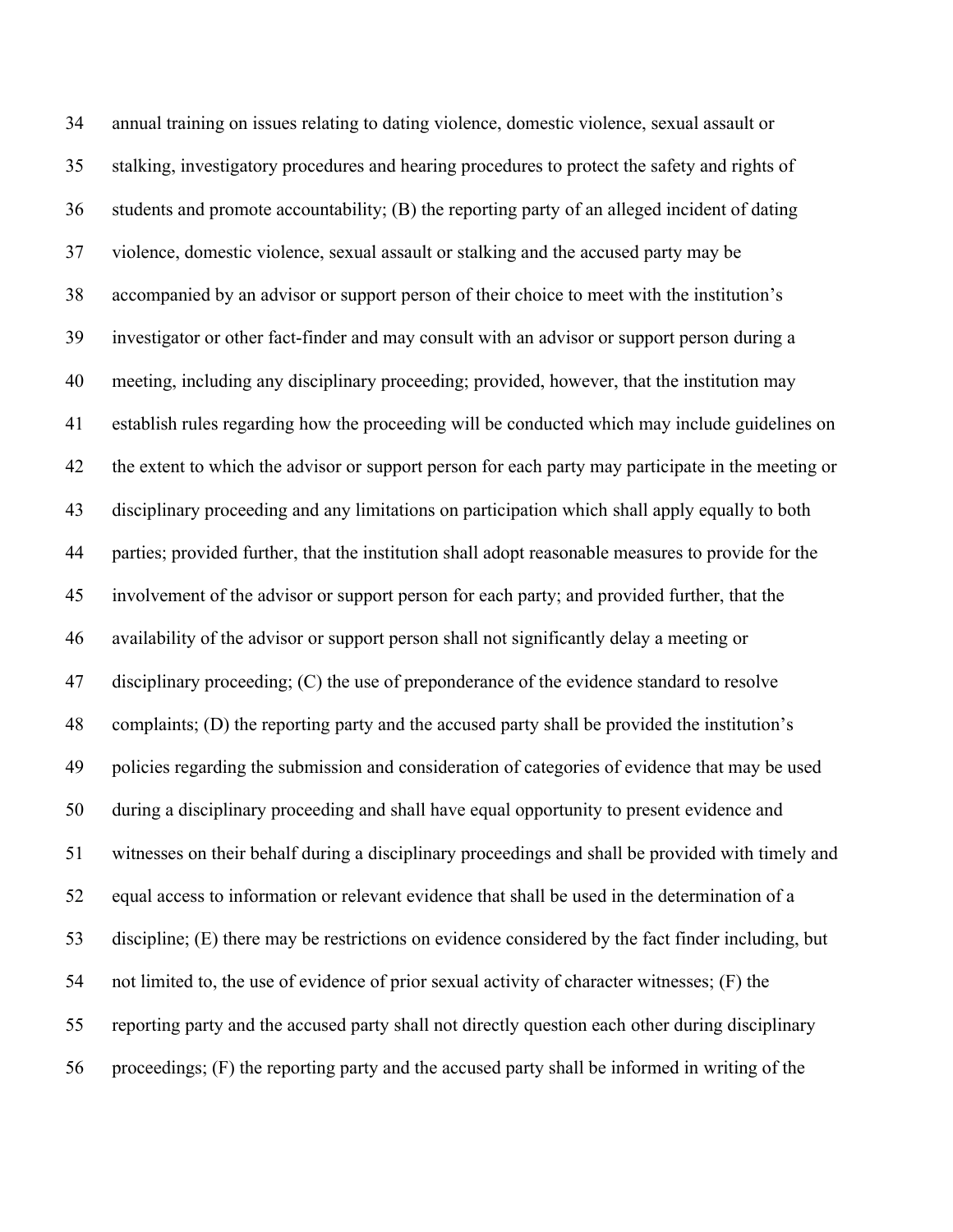| 57 | results of a disciplinary proceeding not later than 7 business days after a final determination of a |
|----|------------------------------------------------------------------------------------------------------|
| 58 | complaint, not including any time for appeal, unless good cause for additional time is shown, and    |
| 59 | any process for appealing the decision; and (G) the institution shall not disclose the identity of   |
| 60 | the reporting party or the accused party, except as necessary to carry out a disciplinary process or |
| 61 | as permitted under state or federal law;                                                             |
| 62 | (viii) a summary of the institution's employee disciplinary process; and                             |
| 63 | (ix) the range of sanctions or penalties the institution may impose on students and                  |
| 64 | employees found responsible for a violation of the applicable institutional policy prohibiting acts  |
| 65 | of dating violence, domestic violence, sexual assault and stalking.                                  |
| 66 | The terms "dating violence", "domestic violence", "sexual assault" and "stalking" shall              |
| 67 | be defined by each institution of higher education in its applicable policies, including its policy  |
| 68 | on affirmative action or code of conduct, consistent with applicable federal definitions.            |
| 69 | SECTION 2. Chapter 15A of the General Laws is hereby amended by adding the                           |
| 70 | following section:-                                                                                  |
| 71 | Section 45. (a) As used in this section, the following words shall have the following                |
| 72 | meanings unless the context clearly requires otherwise:                                              |
| 73 | "Awareness programming", institution wide or audience specific programs, initiatives,                |
| 74 | and strategies that increase audience knowledge, share resources to prevent and reduce the           |
| 75 | occurrence of dating violence, domestic violence, sexual assault and stalking and promote safety.    |
| 76 | "Bystander intervention", bystander intervention as defined in 34 CFR 668.46.                        |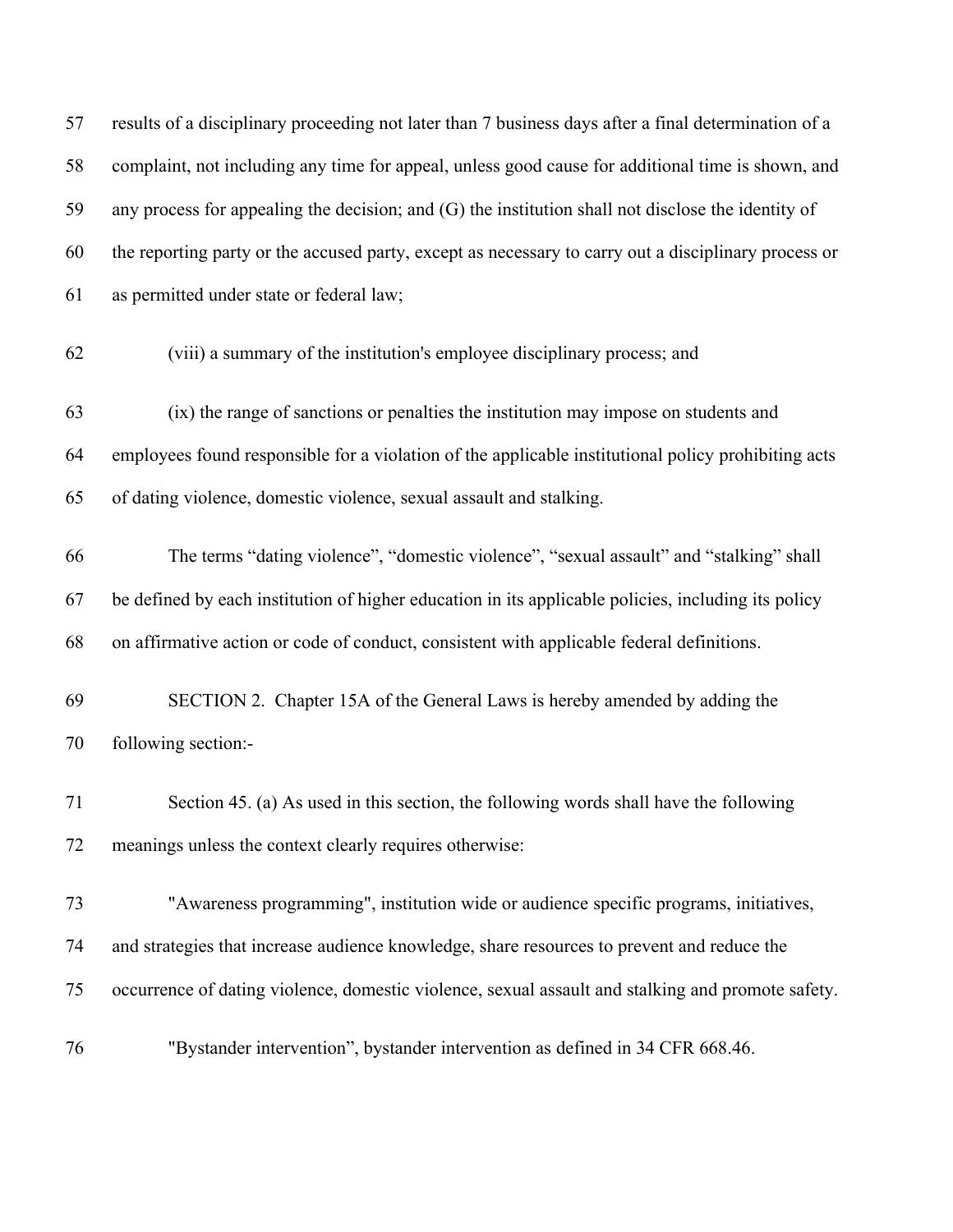| 77 | "Primary prevention programming", initiatives and strategies informed by research or             |
|----|--------------------------------------------------------------------------------------------------|
| 78 | assessed for value, effectiveness or outcome that are intended to stop dating violence, domestic |
| 79 | violence, sexual assault and stalking through the promotion of positive healthy behavior.        |
| 80 | "Responsible employee", an employee who has the authority to take action to redress              |
| 81 | sexual violence, who has been given the duty of reporting incidents of sexual violence or any    |
| 82 | other misconduct by students to the Title IX coordinator or other appropriate school designee,   |
| 83 | and who a student could reasonably believe has this authority or duty.                           |
| 84 | "Trauma-informed response", a response involving an understanding of the complexities            |
| 85 | of dating violence, domestic violence, sexual assault and stalking through training centered on  |
| 86 | the neurobiological impact of trauma, the influence of societal myths and stereotypes            |
| 87 | surrounding the causes and impacts of trauma, understanding the behavior of perpetrators and     |
| 88 | conducting an effective investigation on behalf of the reporting party who suffered the trauma.  |
| 89 | (b) All policies adopted by an institution of higher education under this section shall          |
| 90 | comply with Title IX of the federal Higher Education Amendments of 1972, Title IV of the Civil   |
| 91 | Rights Act of 1964, the Family Educational Rights and Privacy Act of 1974 and the Jeanne Clery   |
| 92 | Disclosure of Campus Security Policy and Campus Crime Statistics Act, and related regulations    |
| 93 | and guidance, concerning dating violence, domestic violence, sexual assault, and stalking        |
| 94 | involving a student of the institution, both on-campus and off-campus.                           |
| 95 | The policies shall be developed in coordination with the institution's Title IX coordinator      |
| 96 | and reflect input from various internal and external entities including, but not limited to:     |
| 97 | institutional administrators; personnel affiliated with on-campus and off-campus health care     |
| 98 | centers; personnel affiliated with on-campus, when available, and local, community-based rape    |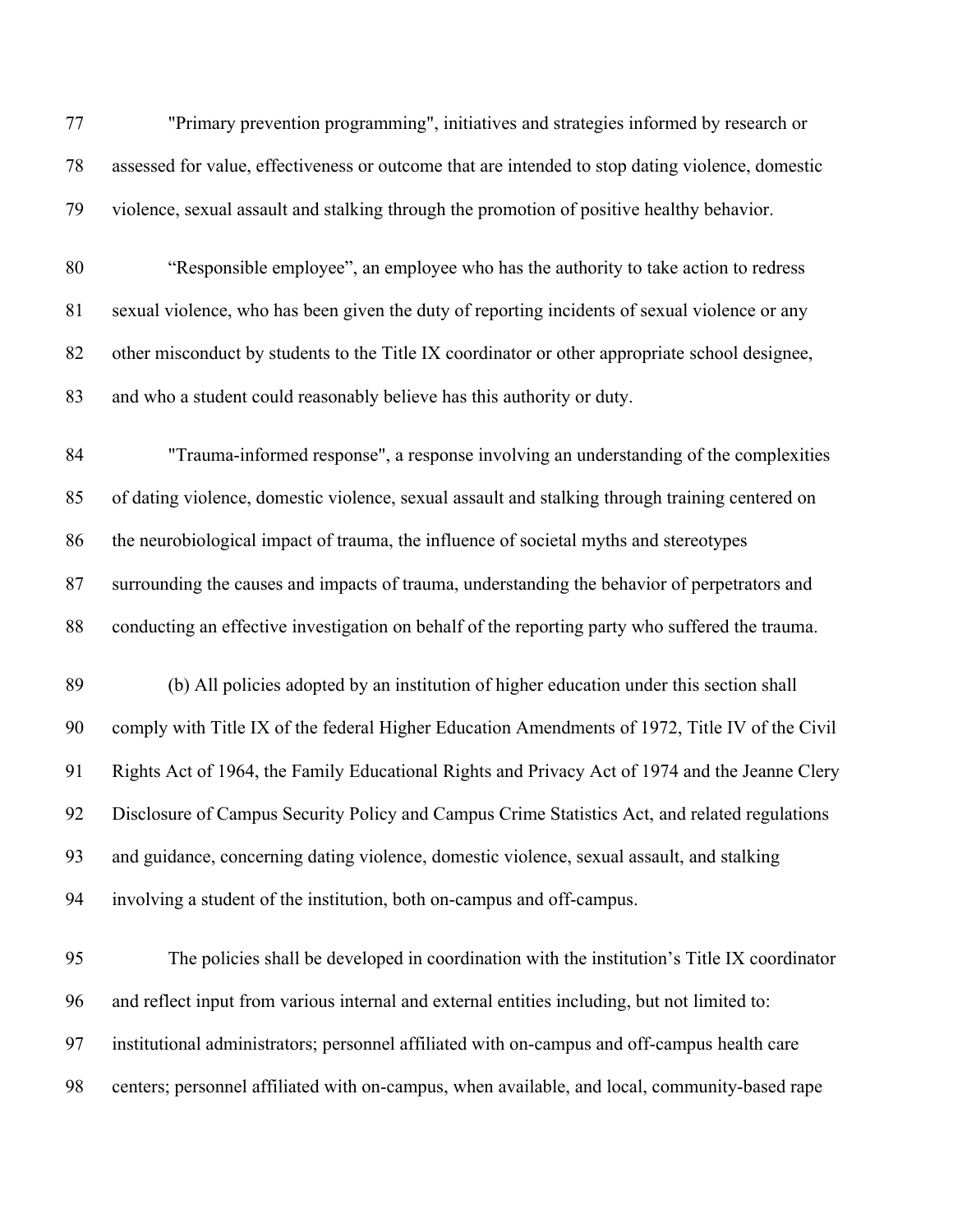crisis centers and domestic violence programs; confidential resources; residence life; students; the state and local police department where the institution's primary campus is located and the district attorney having jurisdiction. A reasonable period of time for review and comment on the policies shall be provided to the internal and external entities. Following an institution's adoption of the policies required by this section, the opportunity for review and comment by internal and external entities shall only apply to substantive changes in such policies.

 (c) Each institution of higher education shall: (i) adopt detailed and trauma-informed policies and protocols regarding dating violence, domestic violence, sexual assault and stalking involving students and employees of the institution that comport with the best practices and current professional standards and establish procedures for regularly reviewing and updating the policies; and (ii) apply the same policies relating to claims of dating violence, domestic violence, sexual assault and stalking to all students.

 Each institution of higher education shall adopt policies and procedures with local law enforcement agencies to establish the respective roles and responsibilities of each party related to the prevention of and response to campus and near-campus sexual assault. The higher education institutions and local law enforcement shall develop policies and procedures that comply with all applicable confidentiality and privacy laws and: (i) set out the jurisdiction of the local law enforcement agencies based on criteria such as location and type of incident and provide for cross or multi-jurisdictional response and/or investigation, as appropriate; (ii) establish the methods for facilitating the issuance of Clery Act required timely warnings and emergency notifications about crimes that may pose a serious threat to the campus or near campus communities; (iii) establish protocols, as permitted by federal and state law, for cases where a student consents to the release of relevant documentation and information created during local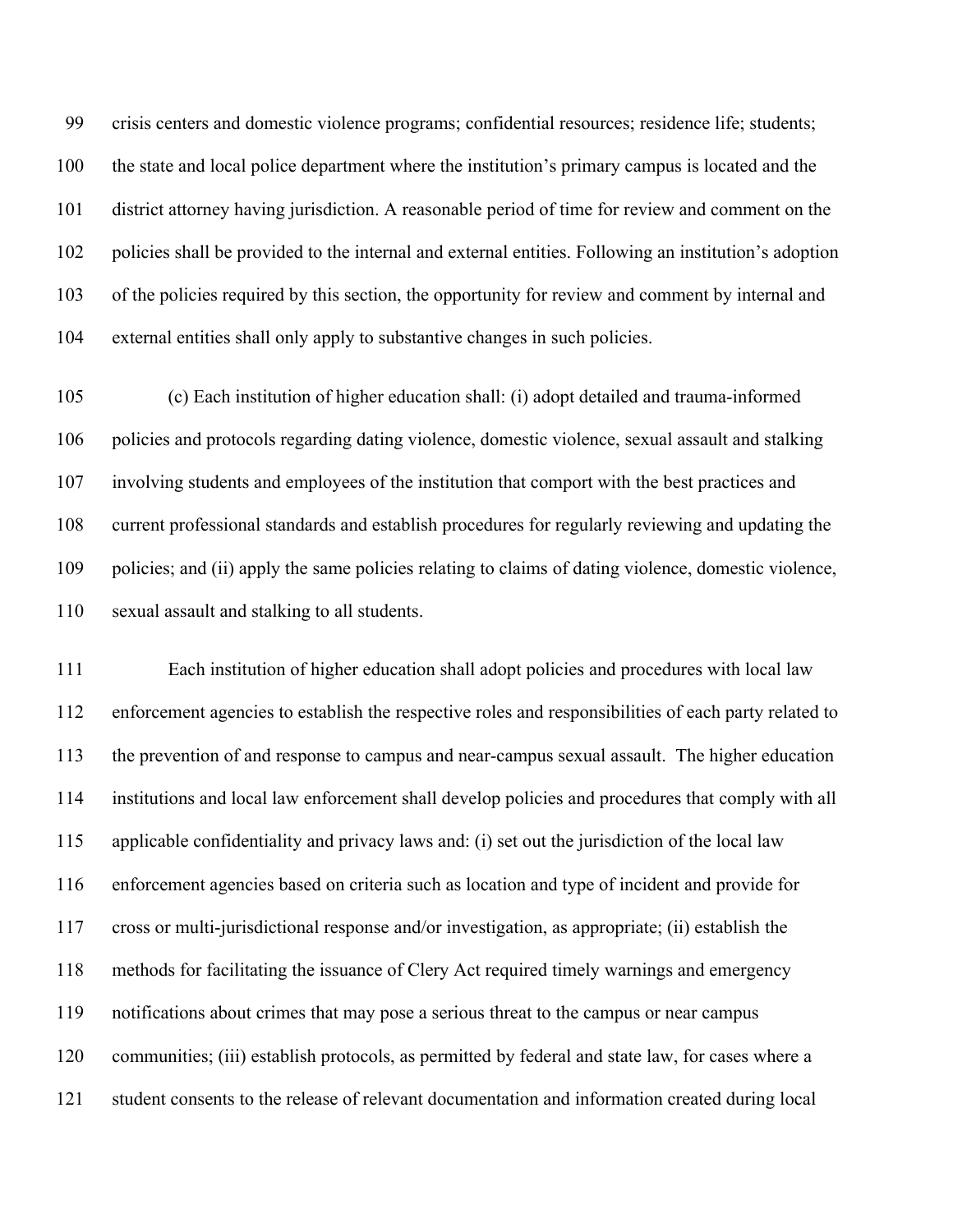law enforcement investigations, or campus police investigations; (iv) the sharing of data as required by the Clery Act, trends, patterns, and research-informed strategies to prevent sexual assault; and (v) methods for notifying the district attorney's office having jurisdiction where the alleged offense occurred.

 (e) The commissioner shall appoint within the department of higher education a campus safety advisor with experience in public safety policy, who shall facilitate and advance statewide campus safety at public and private institutions of higher education. The officer shall coordinate, aggregate and disseminate best practices, training opportunities and other resources to further the goal of enhanced campus safety at an institution of higher education. The board of higher education shall promulgate regulations to establish and implement the role and responsibilities of the campus safety advisor including, but not limited to, establishing minimum standards for campus security and safety issues.

 (f) An institution of higher education shall make publicly available on its website the following information: (i) the total number of allegations of dating violence, domestic violence, sexual assault and stalking made by a student or employee of the institution against another student or employee of the institution in an aggregate format and the institution shall update the information not less than every 12 months; (ii) the telephone number and website for a local, state or national 24-hour hotline providing information on dating violence, domestic violence, sexual assault or stalking; (iii) the name and contact information for the institution's Title IX coordinator; (iv) the name and contact information for a confidential resource advisor and a description of the role of and services provided by the confidential resource advisor, which shall 143 be updated on a timely basis; and (v) the name and location of the nearest medical facility where an individual may request a sexual assault evidence collection kit be administered by a trained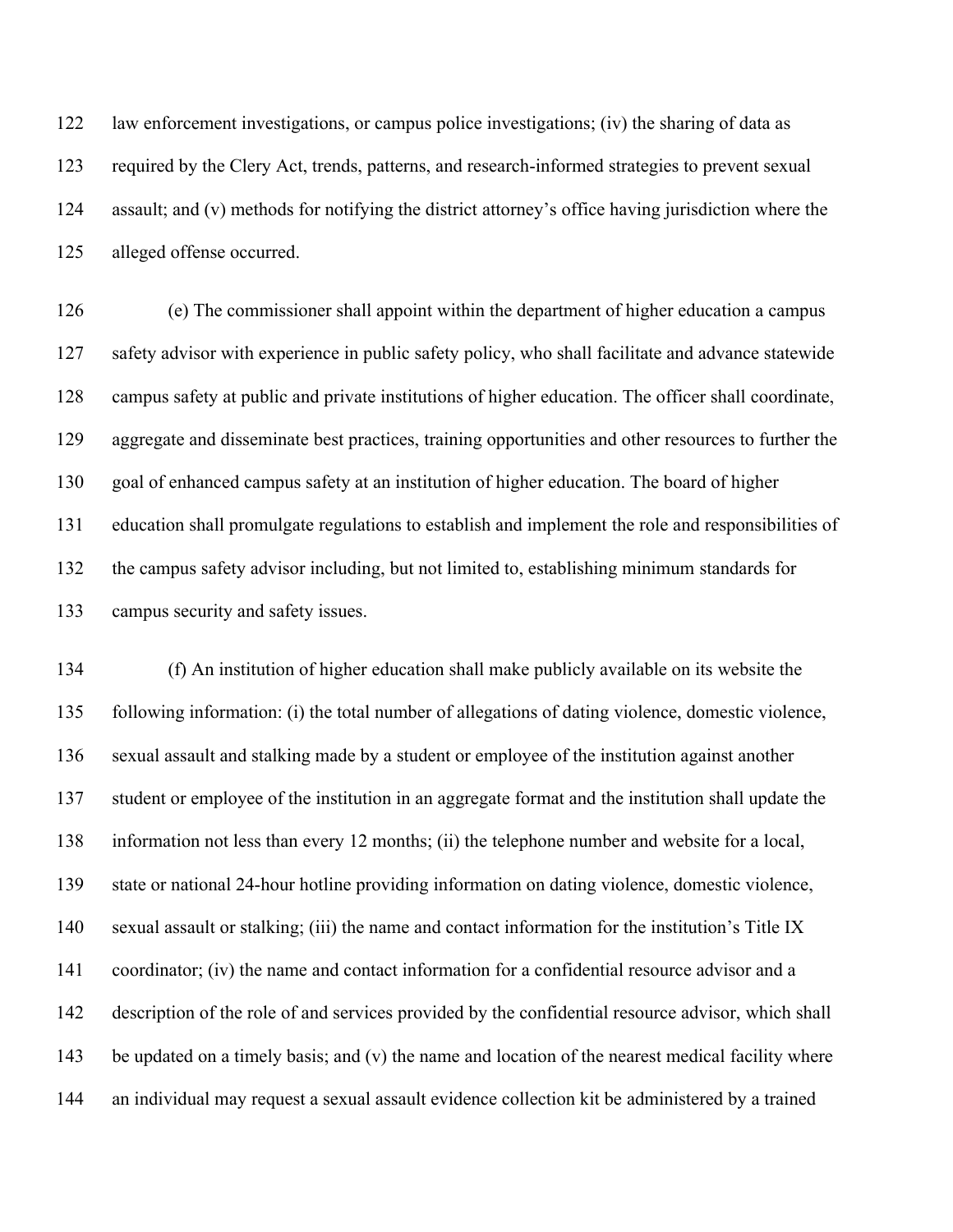sexual violence forensic health care provider, including information on transportation options and reimbursement for travel costs, if any.

 (g) Each institution of higher education shall annually, by October 1, transmit to students via electronic mail its policies and procedures concerning the reporting and investigation of an allegation of dating violence, domestic violence, sexual assault and stalking made by a student or employee of the institution against another student or employee of the institution in accordance with section 168D of chapter 6.

 (h) Upon receiving a report of dating violence, domestic violence, sexual assault or stalking, each institution of higher education shall provide an objectively clear and easily understood notification of the student's rights and options under the institution's dating violence, domestic violence, sexual assault or stalking policies to the reporting party and the accused party, when feasible.

 (i) An institution of higher education shall enter into and maintain a memorandum of understanding with at least 1 community-based department of public health funded sexual assault crisis service center and at least 1 community-based department of public health funded domestic violence agency to: (i) provide an off-campus alternative for students to receive sexual assault crisis services in response to dating violence, domestic violence, sexual assault or stalking; (ii) ensure that a student or employee of the institution may access free and confidential counseling and advocacy services, either on-campus or off-campus; and (iii) encourage cooperation and trainings between the institution and the service center or agency to ensure an understanding the roles that the institution, service center and agency should play in responding to reports and disclosures of dating violence, domestic violence, sexual assault or stalking against students and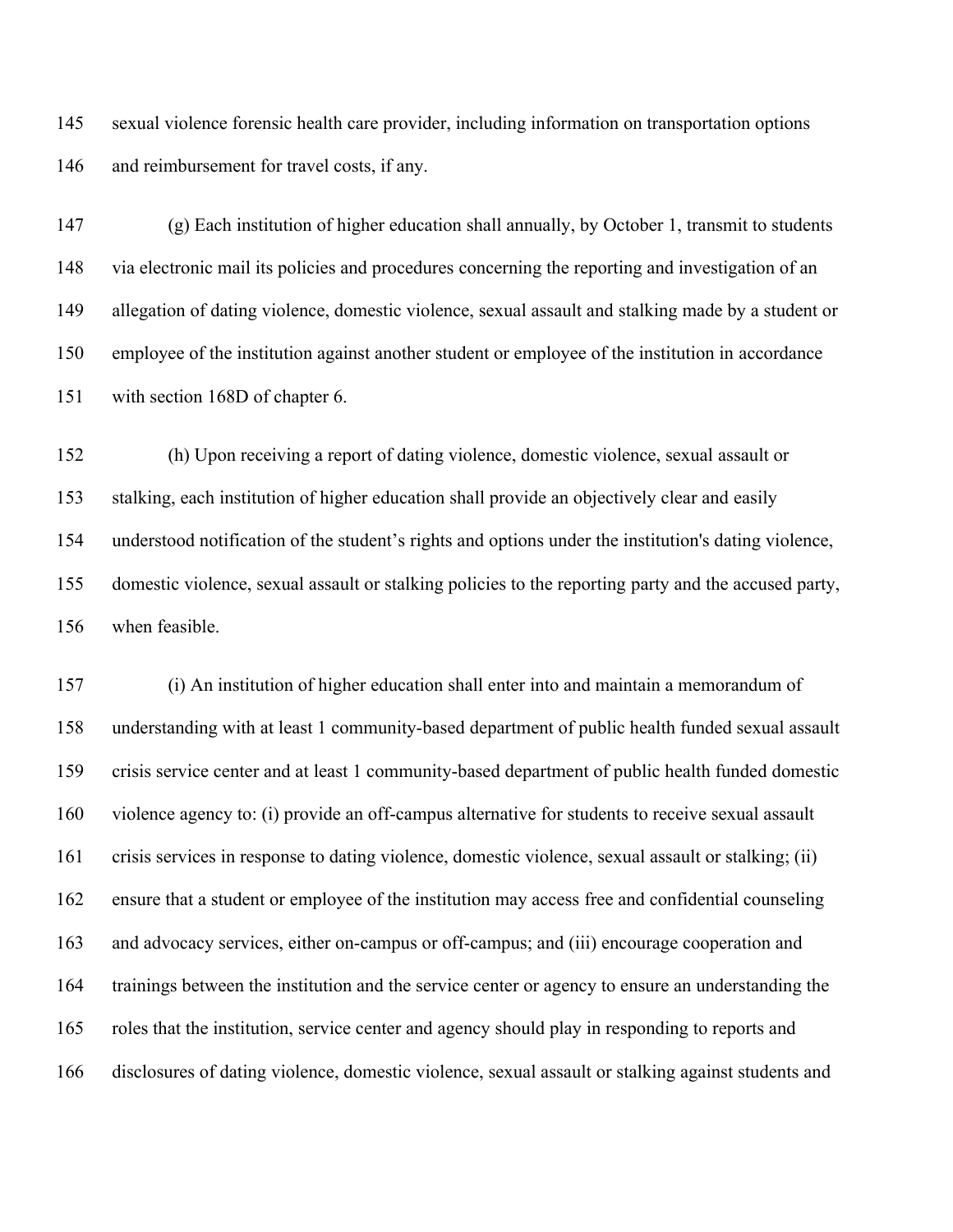employees of the institution and the institution's protocols for providing support and services to such students and employees.

 The memorandum of understanding may include an agreement, including a fee structure, for the sexual assault crisis service center or domestic violence agency to provide confidential victim services. Confidential victim services may include: case consultation and training fees for confidential resource advisors; consultation fees for the development and implementation of student education and prevention programs; the development of staff training and prevention curriculum; and confidential on-site office space for an advocate from a sexual assault crisis service center or domestic violence agency to meet with students.

 The department of higher education may grant a waiver of this requirement to an institution that demonstrates that the institution acted in good faith but was unable to obtain a signed memorandum.

 (j) Each institution of higher education shall provide a method for anonymously reporting an incident of dating violence, domestic violence, sexual assault or stalking that involves a student or employee of the institution. An institution shall ensure that students and employees are aware of the institution's obligations under state or federal law to: (i) investigate or address, to the extent possible, the alleged dating violence, domestic violence, sexual assault or stalking, including when the alleged act was reported anonymously; (ii) assess whether the report triggers the need for a timely warning or emergency notification under 34 CFR 668.46(e), the obligations of which may, in limited circumstances, result in the release of the reporting party's identity; and (iii) disclose the identity of a reporting party to another student, an employee or a third party.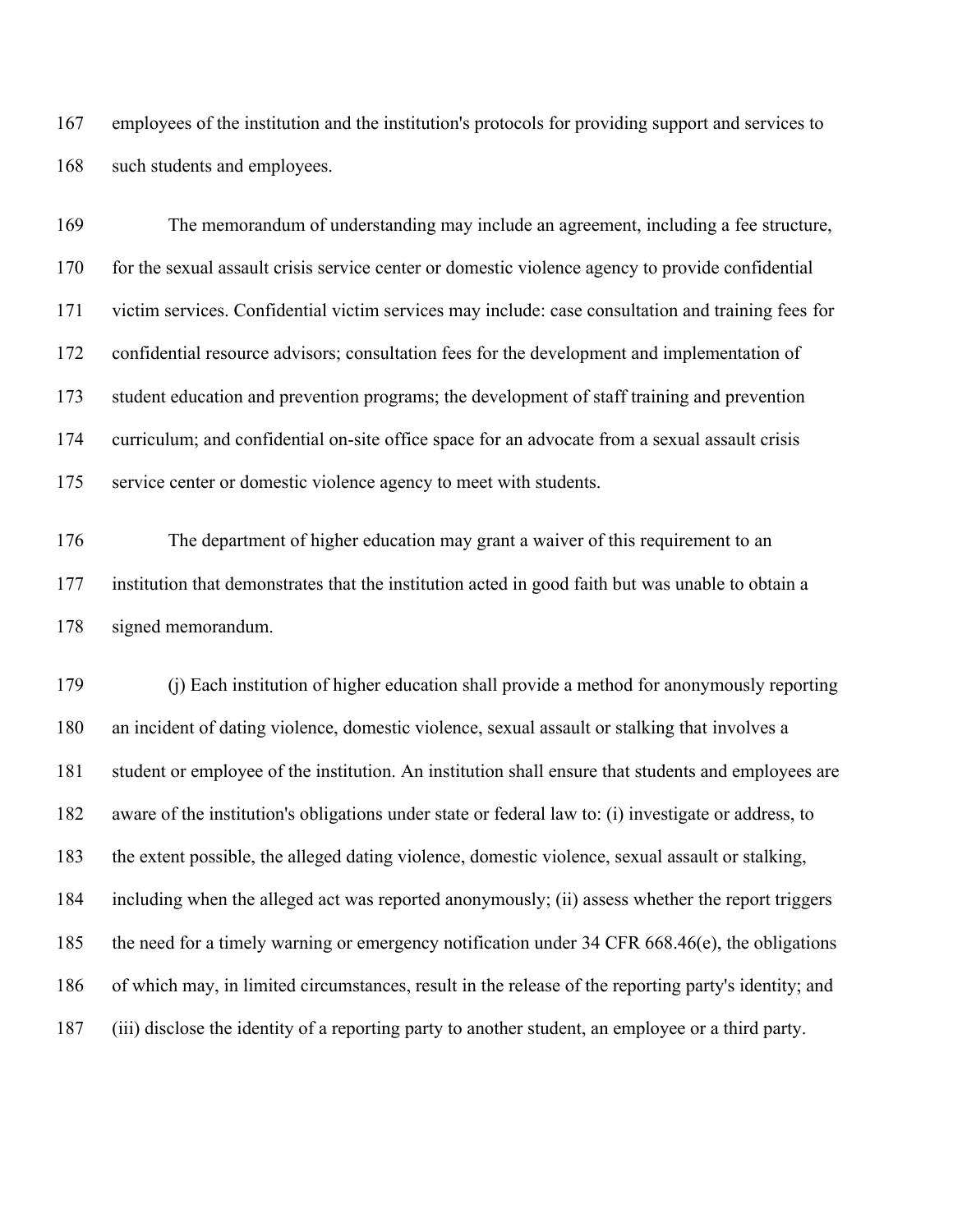(k) A reporting party or witness to an investigation of dating violence, domestic violence, sexual assault or stalking shall not be subject to a disciplinary sanction for a violation of the institution's student conduct policy related to the incident unless the institution determines that the report was not made in good faith or that the violation was egregious. An egregious violation shall include, but shall not be limited to, an action that places the health and safety of another person at risk.

 (l) Each institution of higher education shall establish a campus security policy that includes the designation of at least 1 confidential resource advisor. The confidential resource advisor may have another role at the institution; provided, however, that the confidential resource advisor shall not be an employee designated as a responsible employee, as defined in subsection (a), a student or a Title IX coordinator.

 The institution shall designate existing categories of employees that may serve as confidential resource advisors. The designation of an existing category of employees shall not preclude the institution from designating a new or existing employee or partnering with a local, state or national victim services organization to serve as a confidential resource advisor or to serve in another confidential role. An institution may partner with an outside victim advocacy organization to provide a confidential resource advisor under this section. An institution that enrolls fewer than 1,000 students may partner with another institution in the region or within the state to provide the services under this section.

 If requested by the student, the confidential resource advisor shall provide information on: (i) reporting options and the effects of each option; (ii) counseling services available through a local, community-based rape crisis center or domestic violence program; (iii) administrative,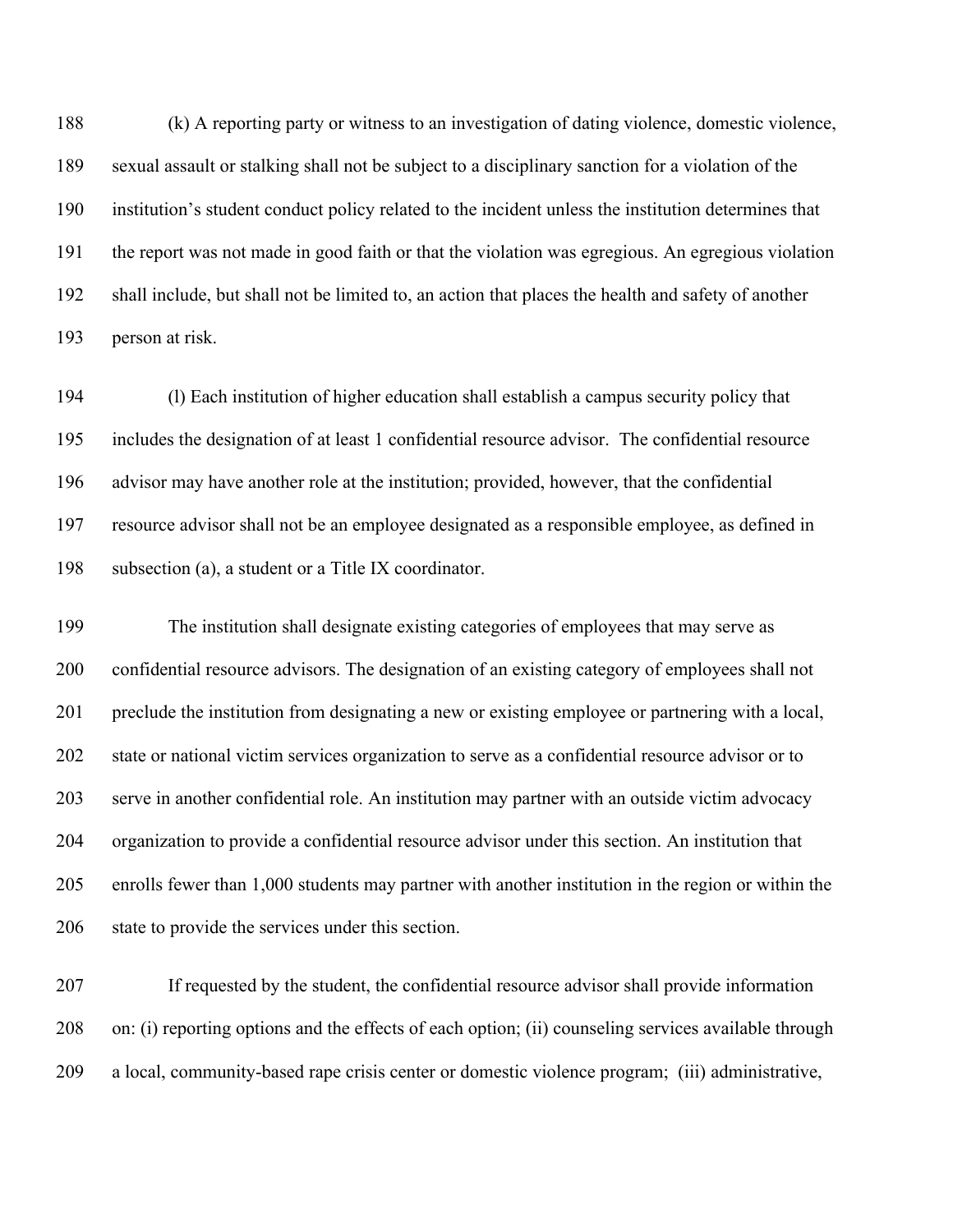medical and health services available on-campus and off-campus; (iv) available academic accommodations; (v) the disciplinary process of the institution; and (vi) the legal process carried out through local law enforcement. The confidential resource advisor shall receive training in the awareness and prevention of dating violence, domestic violence, sexual assault and stalking and in trauma-informed response and coordinate with on-campus and off-campus sexual assault crisis services and, if directed by the student, campus or local law enforcement and may, as appropriate, assist the student in contacting or reporting to campus or local law enforcement. The confidential resource advisor shall coordinate with the institution to arrange interim protective measures to allow students to change academic, living, campus transportation or working arrangements in response to the alleged assault, stalking or violence. The confidential resource advisor shall also advise the student of their rights and the institution's responsibilities regarding a protection order, no contact order, and other lawful orders issued by the institution or a criminal, civil or tribal court. The confidential resource advisor shall not be required to report an incident to the institution or law enforcement unless otherwise required to do so by state and federal law and shall provide confidential services to students and employees. A request for a possible interim protective measure to change an academic, living, campus transportation or working situation in response to alleged dating violence, domestic violence, sexual assault or stalking made by a confidential resource advisor shall not constitute notice to a responsible employee for Title IX purposes.

 The website of the institution shall list: reporting options for students; the process of investigation and adjudication by the institution; and the process for requesting a possible interim protective measure, when reasonable and available, to change an academic, living, campus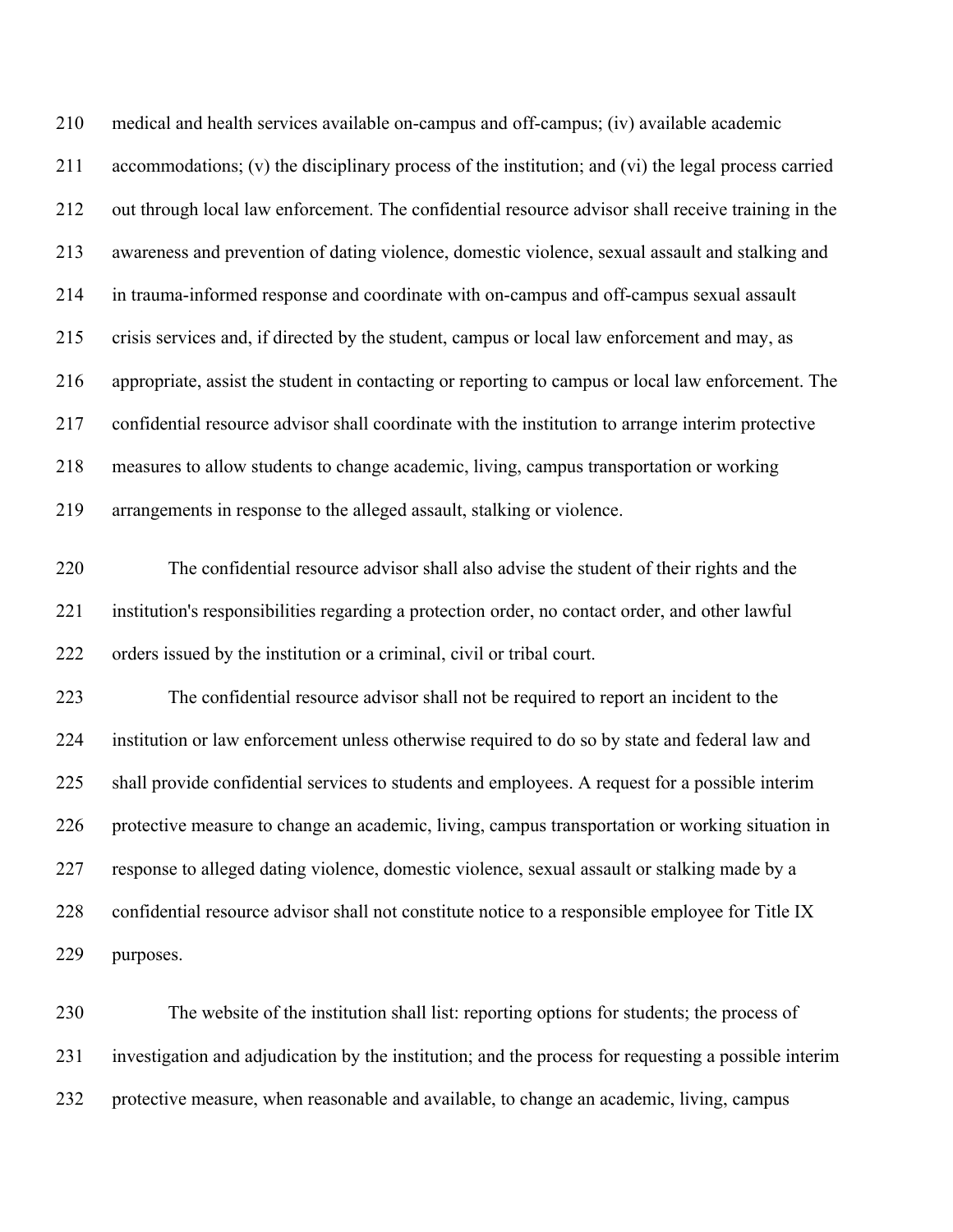transportation or working situation in response to alleged dating violence, domestic violence, sexual assault or stalking.

 If a conflict of interest arises for an institution in which a confidential resource advisor is advocating for the student's need for sexual assault crisis services or campus or law enforcement services, the institution shall not discipline, penalize or otherwise retaliate against the confidential resource advisor for representing the interest of the student.

 A confidential resource advisor may attend an administrative or institution-based adjudication proceeding as the advisor or support person of the student's choice.

 Unless otherwise required by federal or state law, a confidential resource advisor shall not disclose a confidential communication without the prior written consent of the student who shared the information; provided, however, that nothing in this section shall be construed to limit a defendant's right of cross examination of the advisor in a civil or criminal proceeding if the advisor testifies after written consent has been given. A confidential communication shall not be subject to discovery and shall be inadmissible in a criminal or civil proceeding without the prior written consent of the student who shared the information. Information provided to the confidential resource advisor shall not be released to a campus official or law enforcement unless written consent is given by the student who shared the information. A confidential resource advisor shall not act as a counselor or therapist unless the confidential resource advisor holds a valid license under chapter 112 and a student engages the confidential resource advisor in that capacity. The privileges available under chapter 233 shall apply.

 (m) Each institution of higher education shall provide: (i) mandatory annual dating violence, domestic violence, sexual assault and stalking primary prevention and awareness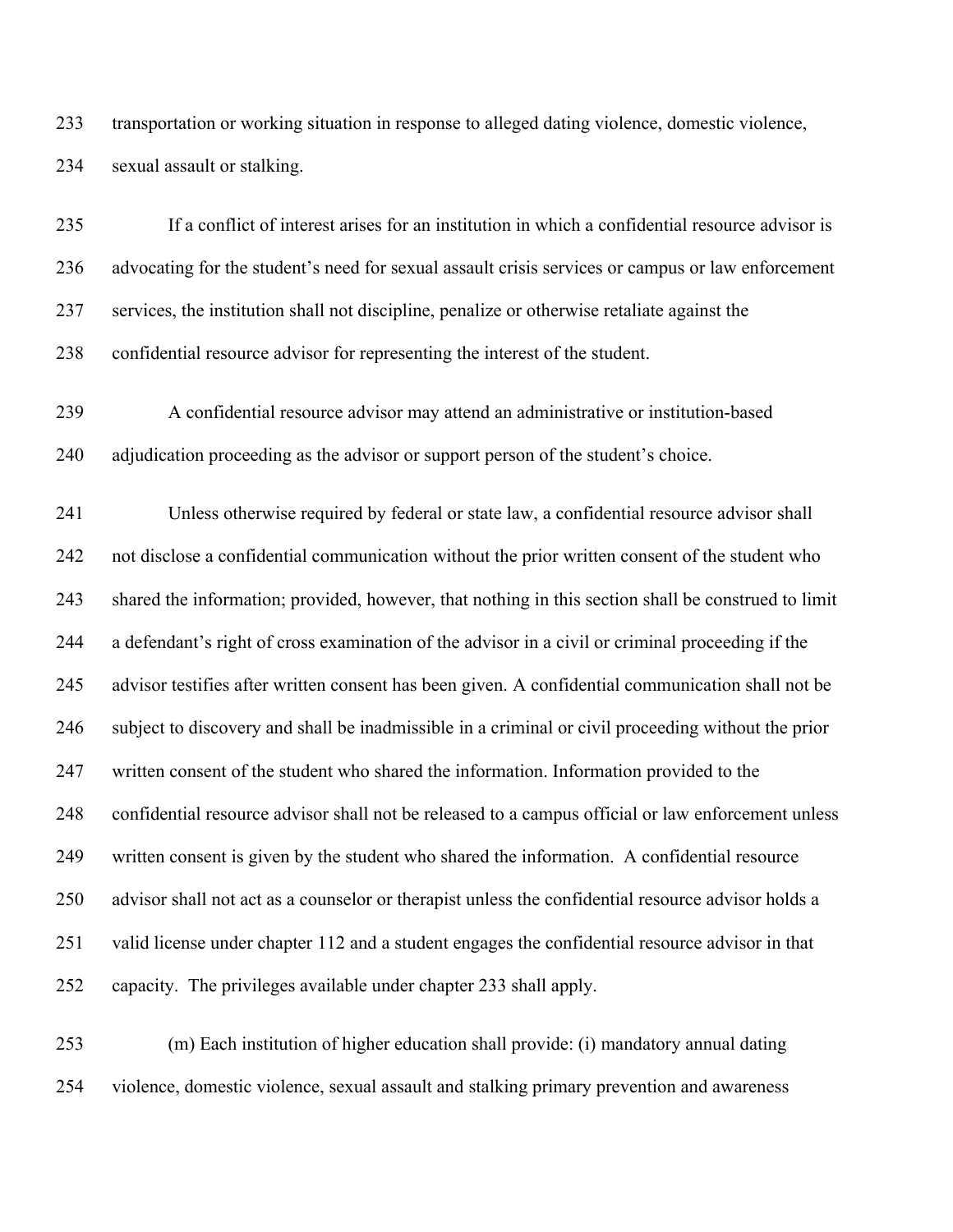programming for newly enrolled students and newly hired employees of the institution that includes: (A) an explanation of consent in a sexual relationship; (B) the role drugs and alcohol play in an individual's ability to consent; (C) information on options relating to the reporting of an instance of dating violence, domestic violence, sexual assault or stalking, the effects of each option and methods to report an incident of dating violence, domestic violence, sexual assaults or stalking, including confidential and anonymous disclosure; (D) the name, contact information and role of the confidential resource advisor; and (E) strategies for bystander intervention and risk reduction; and (ii) opportunities for ongoing dating violence, domestic violence, sexual assault and stalking prevention and awareness campaigns and programming.

 (n) Notice to a confidential resource advisor of an alleged act of sexual assault, domestic violence, dating violence or stalking or a confidential resource advisor's performance of a service under this section shall not be considered actual or constructive notice of such an alleged act to the institution of higher education at which the confidential resource advisory is employed or provides contracted services.

 (o) Each institution of higher education in the state shall employ responsible employees, as defined in subsection (a), who shall be responsible for reporting cases of dating violence, domestic violence, sexual assault and stalking to the Title IX coordinator of the institution. Responsible employees shall complete minimum training requirements as determined by the department of higher education in coordination with the attorney general and that include training by a local, state or national victim services organization and shall be responsible for providing a student or employee of the institution who reports an incident of dating violence, domestic violence, sexual assault, or stalking whether the offense occurred on or off campus,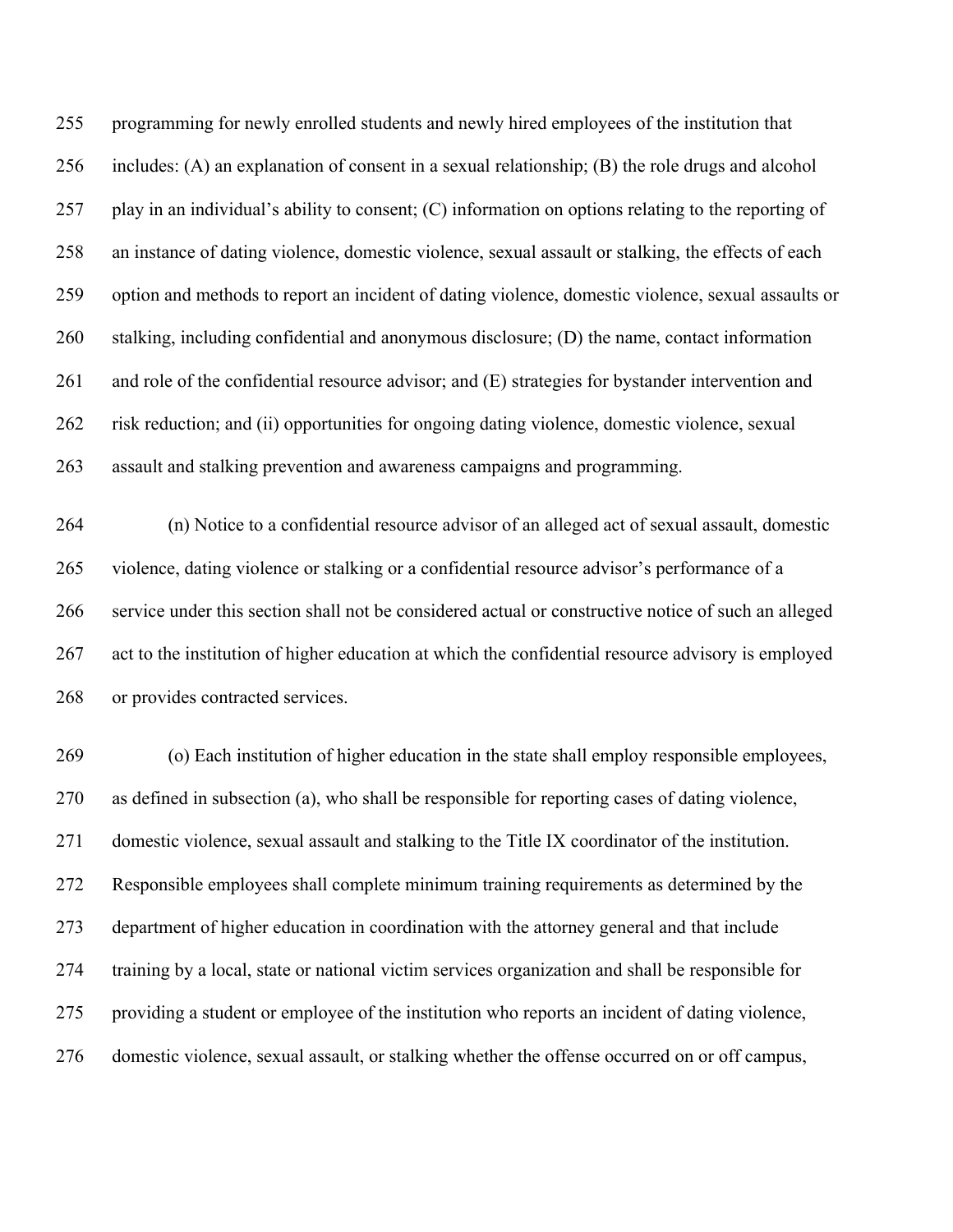with a written explanation of the student or employee's rights and options, as described in section 168D of chapter 6.

 (p) An individual who participates in the implementation of an institution of higher education's disciplinary process, including an individual responsible for resolving complaints of reported incidents, shall have training or experience in handling dating violence, domestic violence, sexual assault and stalking complaints and the operations of the institution's disciplinary process. The training shall include, but not be limited to: (i) information on working with and interviewing persons subjected to dating violence, domestic violence, sexual assault and stalking; (ii) information on particular types of conduct that constitute dating violence, domestic violence, sexual assault and stalking including same-sex dating violence, domestic violence, sexual assault and stalking; (iii) information on consent and the role drugs and alcohol can play in the ability to consent; (iv) the effects of trauma including neurobiological impact on a person; (v) cultural awareness training regarding how dating violence, domestic violence, sexual assault and stalking may impact students differently depending on a student's cultural background; and (vi) ways to communicate sensitively and compassionately with a reporting party of dating violence, domestic violence, sexual assault or stalking including, but not limited to, an awareness of responding to a reporting party with consideration of that party's cultural background and providing services to or assisting in locating services for students.

 (q) Each institution of higher education shall ensure that its Title IX coordinator and members of its special or campus police force or the campus safety personnel employed by the institution are educated in the awareness and prevention of dating violence, domestic violence, sexual assault and stalking and in trauma-informed response.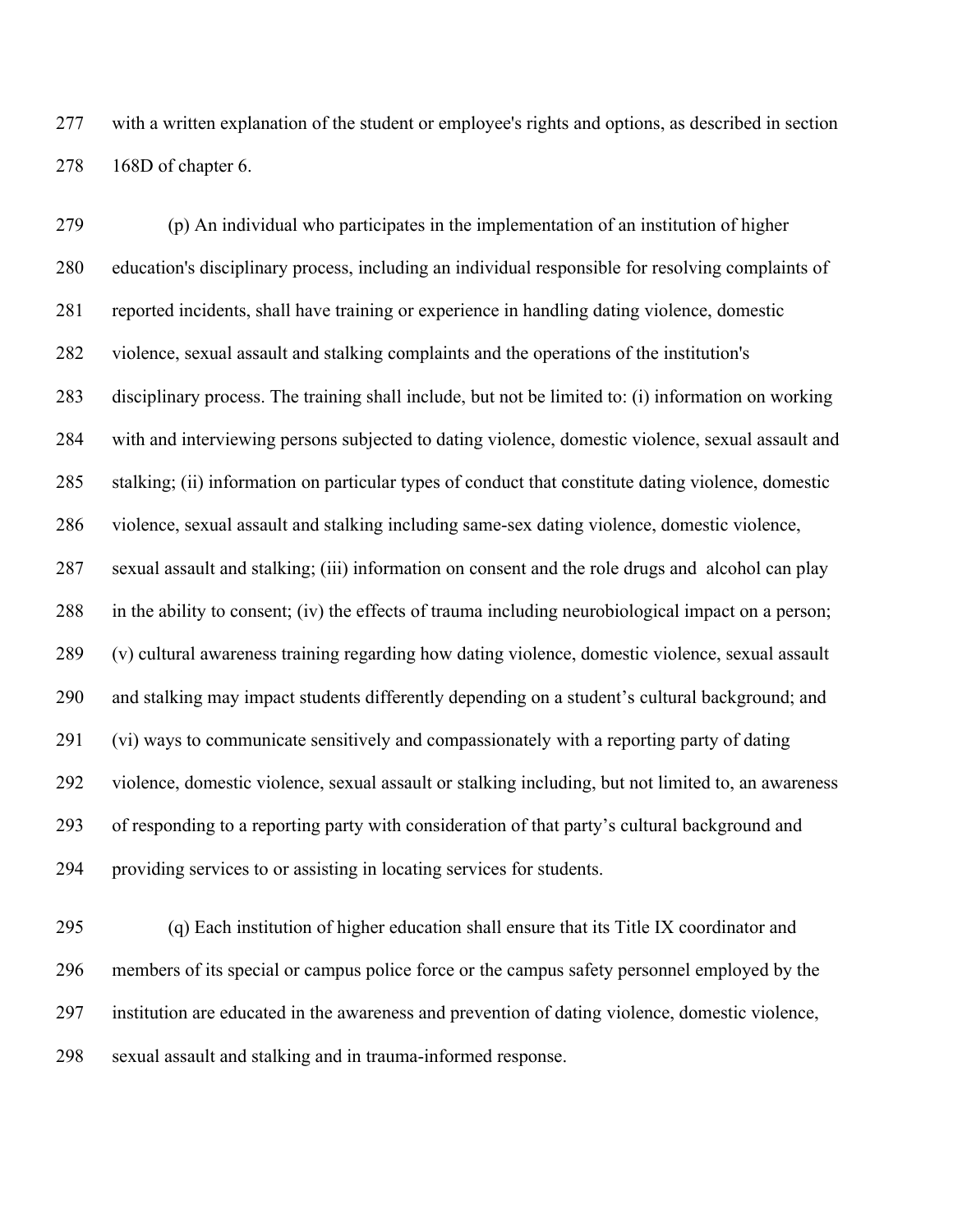(r) Notwithstanding any general or special law to the contrary, a member of the state police or a local police department who acts as a first responder to a report of dating violence, domestic violence, sexual assault or stalking at an institution of higher education shall receive training in the awareness and prevention of dating violence, domestic violence, sexual assault and stalking and in trauma-informed response, subject to appropriation.

 (s) Each public institution of higher education shall integrate a threat response program to be used for emergency communications both on-campus and off-campus. The program shall: (i) collect a variety of formatted data that is relevant to campus public safety and state and local emergency and first responder agencies including photographs of individuals, physical descriptions, medical conditions, allergies, household data, primary language indicator and emergency contacts; (ii) allow for information to be entered by an individual via a secure website and mobile handset application in which the individual may provide information; (iii) be compliant with the accessibility requirements under section 508 of the federal Rehabilitation Act of 1973, 29 U.S.C. 794d; (iv) manage the accuracy and timeliness of the data through a reminder process, at least twice per year, requesting application users to keep their data up-to-date; (v) automatically display data provided by an individual to campus safety and 911 call takers when an emergency call is placed from a registered and confirmed phone number; (vi) support the delivery of application user information via a secure internet connection to a campus public safety office and the public safety answering points within the commonwealth; (vii) work across every campus and be compatible with emergency call taking equipment in the commonwealth; (viii) make data available to first responders; (ix) allow for the submission of anonymous or confidential crime tips via a handset application or by texting into a designated short code; and (x) support a user's ability to initiate a timer via the handset application that allows for at least 1